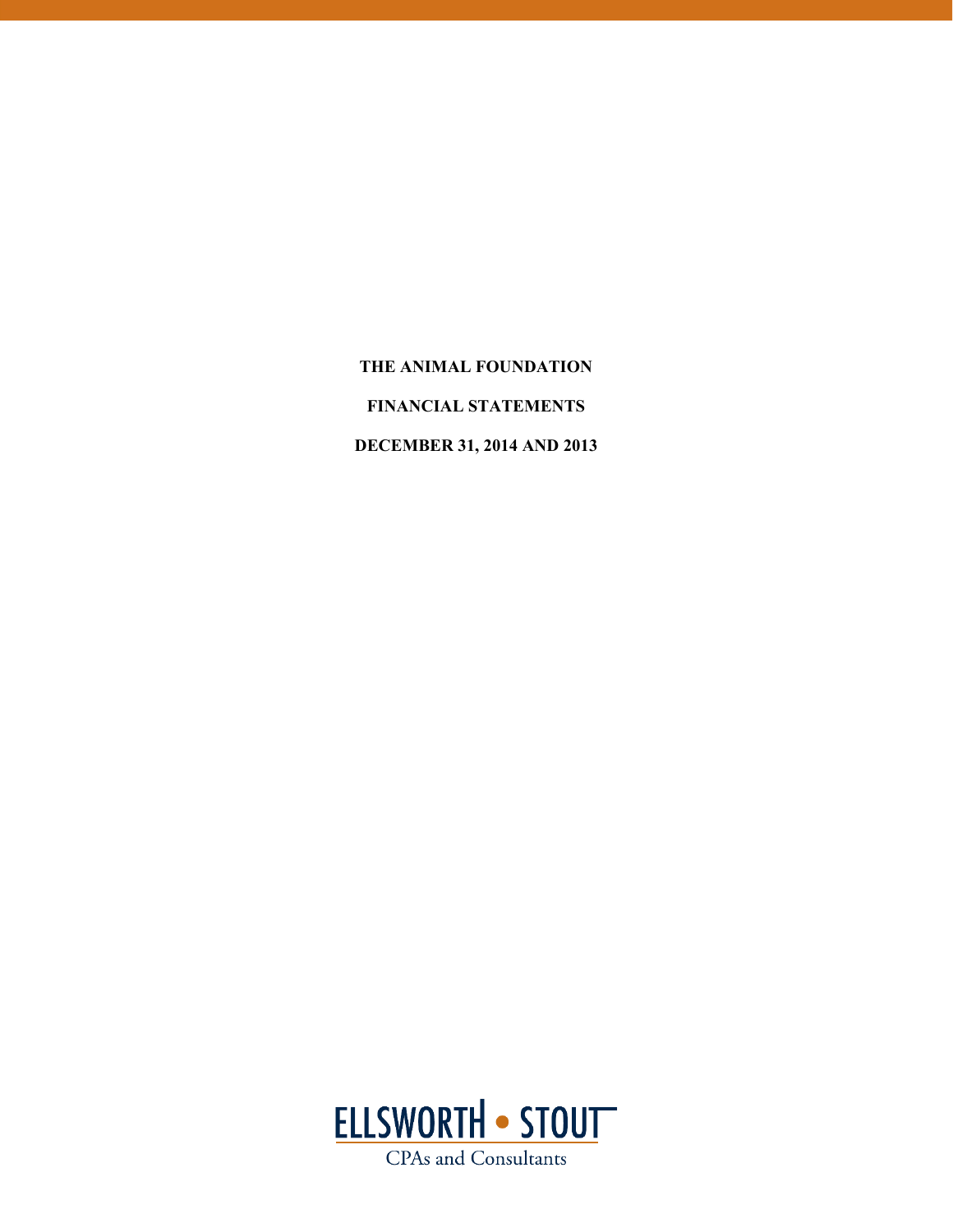# THE ANIMAL FOUNDATION FINANCIAL STATEMENTS **DECEMBER 31, 2014 AND 2013**

# **Table of Contents**

| <b>Financial Statements:</b> |  |
|------------------------------|--|
|                              |  |
|                              |  |
|                              |  |
|                              |  |
|                              |  |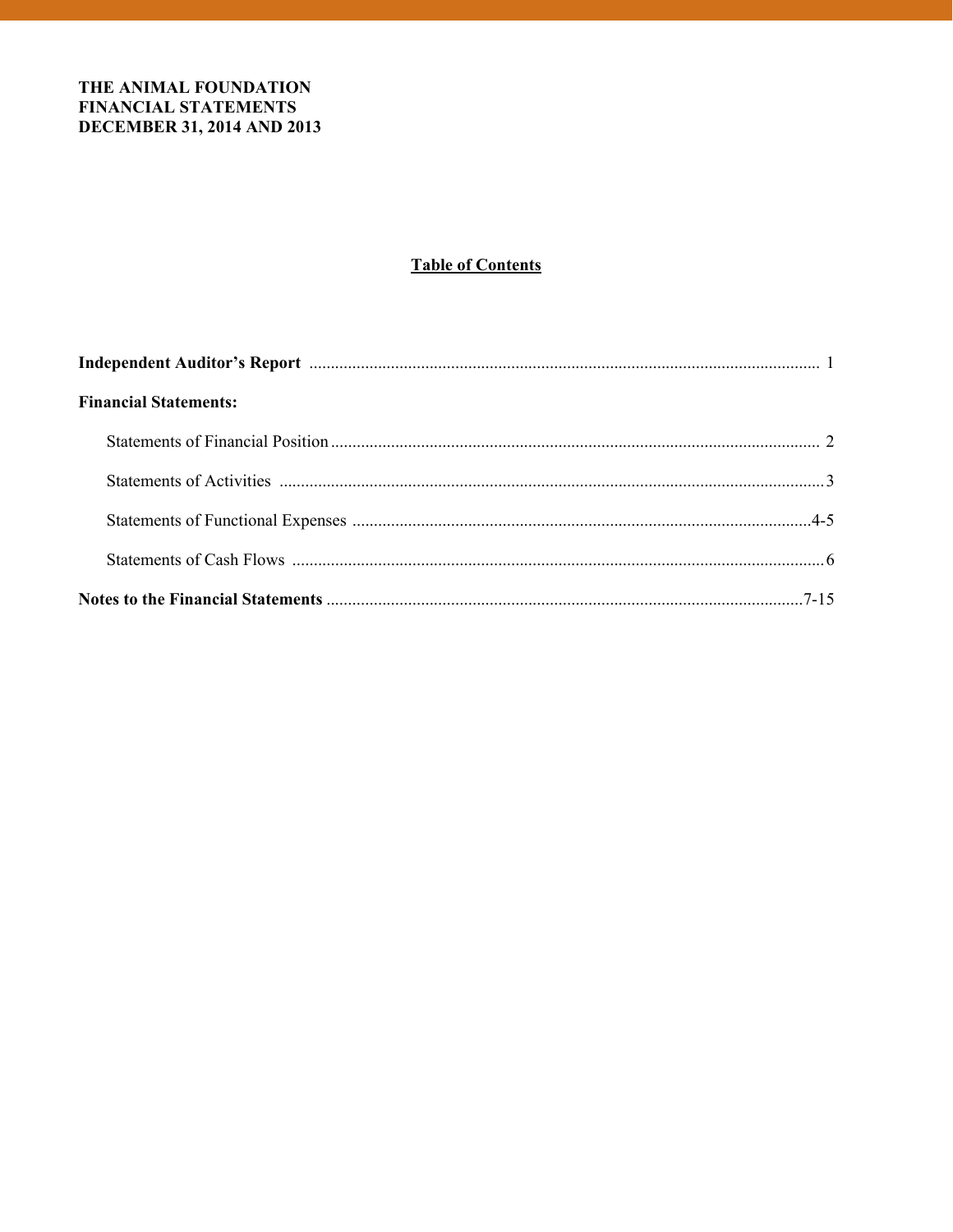

#### *Independent Auditors' Report*

To the Board of Directors The Animal Foundation

We have audited the accompanying financial statements of The Animal Foundation (a nonprofit Foundation), which comprise the statement of financial position as of December 31, 2014, and the related statements of activities, functional expenses, and cash flows for the year then ended, and the related notes to the financial statements.

#### *Management's Responsibility for the Financial Statements*

Management is responsible for the preparation and fair presentation of these financial statements in accordance with accounting principles generally accepted in the United States of America; this includes the design, implementation, and maintenance of internal control relevant to the preparation and fair presentation of financial statements that are free from material misstatement, whether due to fraud or error.

#### *Auditor's Responsibility*

Our responsibility is to express an opinion on these financial statements based on our audit. We conducted our audit in accordance with auditing standards generally accepted in the United States of America. Those standards require that we plan and perform the audit to obtain reasonable assurance about whether the financial statements are free from material misstatement.

An audit involves performing procedures to obtain audit evidence about the amounts and disclosures in the financial statements. The procedures selected depend on the auditor's judgment, including the assessment of the risks of material misstatement of the financial statements, whether due to fraud or error. In making those risk assessments, the auditor considers internal control relevant to the entity's preparation and fair presentation of the financial statements in order to design audit procedures that are appropriate in the circumstances, but not for the purpose of expressing an opinion on the effectiveness of the entity's internal control. Accordingly, we express no such opinion. An audit also includes evaluating the appropriateness of accounting policies used and the reasonableness of significant accounting estimates made by management, as well as evaluating the overall presentation of the financial statements.

We believe that the audit evidence we have obtained is sufficient and appropriate to provide a basis for our audit opinion.

#### *Opinion*

In our opinion, the financial statements referred to above present fairly, in all material respects, the financial position of The Animal Foundation as of December 31, 2014, and the changes in its net assets and its cash flows for the year then ended in accordance with accounting principles generally accepted in the United States of America.

Ellsworth & Start, LLC

Las Vegas, Nevada May 9, 2015

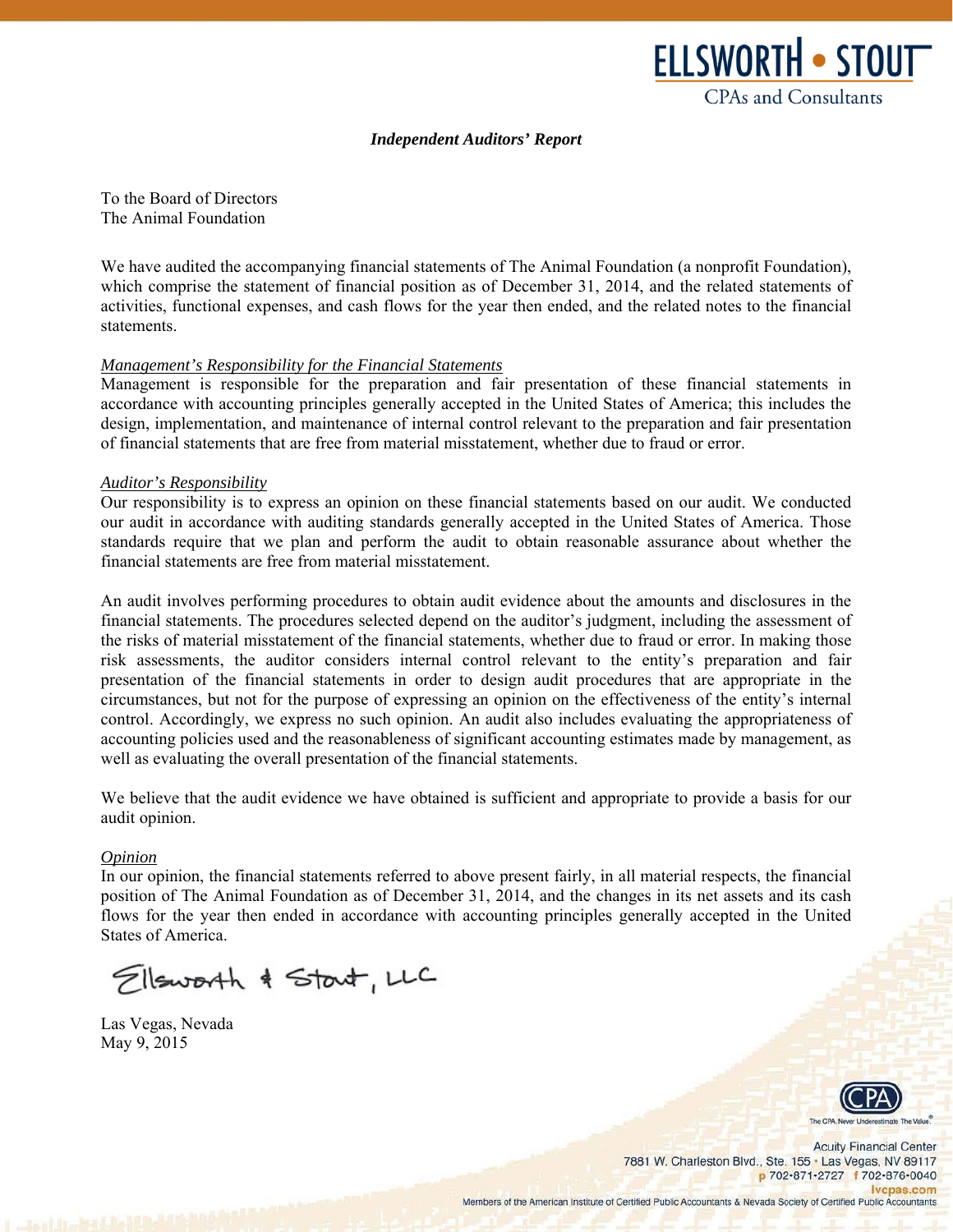# **THE ANIMAL FOUNDATION STATEMENTS OF FINANCIAL POSITION DECEMBER 31, 2014 AND 2013**

| <b>ASSETS</b>                                                                                                                                                                                                                                                                       |                           | 2014                                                                                             |               | 2013                                                                                           |  |  |
|-------------------------------------------------------------------------------------------------------------------------------------------------------------------------------------------------------------------------------------------------------------------------------------|---------------------------|--------------------------------------------------------------------------------------------------|---------------|------------------------------------------------------------------------------------------------|--|--|
| <b>Current Assets:</b><br>Cash and cash equivalents<br>Cash and cash equivalents, restricted<br>Investments<br>Unconditional promises to give, net<br>Accounts and other receivables, net<br>Contributions receivable, net<br>Inventory<br>Prepaid expenses<br>Total current assets | \$                        | 56,963<br>881,150<br>2,851,102<br>5,089,958<br>29,566<br>21,755<br>55,686<br>44,902<br>9,031,082 | \$            | 1,266,672<br>342,889<br>2,992,668<br>680,527<br>39,834<br>209<br>51,238<br>12,796<br>5,386,833 |  |  |
| <b>Property and Equipment, net</b>                                                                                                                                                                                                                                                  |                           | 15,620,971                                                                                       |               | 16,184,371                                                                                     |  |  |
| <b>Construction in progress</b>                                                                                                                                                                                                                                                     |                           | 422,158                                                                                          |               | 404,854                                                                                        |  |  |
| <b>Other Assets:</b><br>Investments<br>Beneficial interest in perpetual trust held by others, restricted<br>Unconditional promises to give, net of current portion<br>Land held for investment<br>Other assets<br>Total other assets<br><b>Total Assets</b>                         | S                         | 1,596,703<br>2,039,915<br>1,268,315<br>216,940<br>110,278<br>5,232,151<br>30,306,362             | <sup>\$</sup> | 1,202,148<br>2,035,386<br>1,274,364<br>216,940<br>59,722<br>4,788,560<br>26,764,618            |  |  |
| <b>LIABILITIES AND NET ASSETS</b>                                                                                                                                                                                                                                                   |                           |                                                                                                  |               |                                                                                                |  |  |
| <b>Current Liabilities:</b><br>Accounts payable<br>Accrued expenses<br>Unearned revenue<br>Total current liabilities                                                                                                                                                                | $\boldsymbol{\mathsf{S}}$ | 154,972<br>154,947<br>243<br>310,162                                                             | \$            | 199,503<br>344,954<br>146,290<br>690,747                                                       |  |  |
| <b>Total Liabilities</b>                                                                                                                                                                                                                                                            |                           | 310,162                                                                                          |               | 690,747                                                                                        |  |  |
| <b>Net Assets:</b><br>Unrestricted:<br>Undesignated<br>Board designated                                                                                                                                                                                                             |                           | 16, 197, 372<br>4,519,490<br>20,716,862                                                          |               | 17,545,889<br>4,194,816<br>21,740,705                                                          |  |  |
| Temporarily restricted<br>Permanently restricted<br>Total net assets<br><b>Total Liabilities and Net Assets</b>                                                                                                                                                                     | \$                        | 7,239,423<br>2,039,915<br>29,996,200<br>30,306,362                                               | $\mathbb{S}$  | 2,297,780<br>2,035,386<br>26,073,871<br>26,764,618                                             |  |  |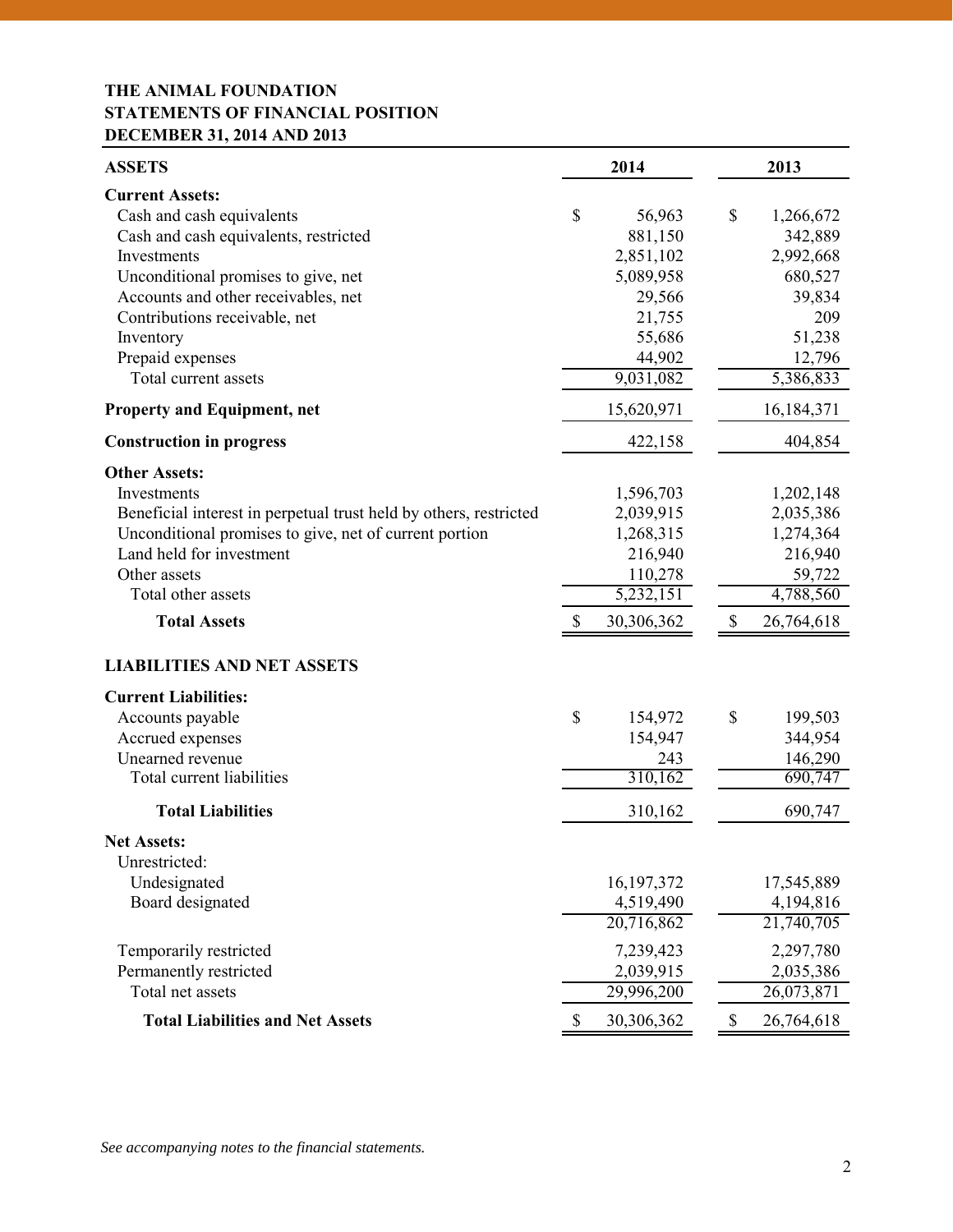# **THE ANIMAL FOUNDATION STATEMENTS OF ACTIVITIES YEARS ENDED DECEMBER 31, 2014 AND 2013**

|                                                          |    | 2014              | 2013              |  |  |
|----------------------------------------------------------|----|-------------------|-------------------|--|--|
| <b>Unrestricted Net Assets</b>                           |    |                   |                   |  |  |
| Revenue and other support:                               |    |                   |                   |  |  |
| Contract revenue                                         | \$ | 4,109,008         | \$<br>4,073,744   |  |  |
| Program revenue, net                                     |    | 2,222,636         | 2,429,603         |  |  |
| Contributions                                            |    | 494,360           | 505,264           |  |  |
| In-kind donations                                        |    | 409,287           | 364,971           |  |  |
| Special events, net of expenses of \$44,495 and \$48,210 |    | 223,374           | 248,166           |  |  |
| Investment income<br>Miscellaneous                       |    | 97,567            | 77,236            |  |  |
| Net assets released from donor restrictions              |    | 52,075<br>381,899 | 39,839<br>288,982 |  |  |
|                                                          |    | 7,990,206         | 8,027,805         |  |  |
| Expenses:                                                |    |                   |                   |  |  |
| Program services:                                        |    |                   |                   |  |  |
| Adoptions                                                |    | 2,271,851         | 2,123,582         |  |  |
| Public Clinic                                            |    | 627,394           | 378,663           |  |  |
| Foster                                                   |    | 69,488            |                   |  |  |
| Rescue                                                   |    | 64,081            |                   |  |  |
| Shelter                                                  |    | 4,404,870         | 4,038,472         |  |  |
|                                                          |    | 7,437,684         | 6,540,717         |  |  |
| Supporting services:                                     |    |                   |                   |  |  |
| Fundraising                                              |    | 641,217           | 528,022           |  |  |
| Management and general                                   |    | 1,069,904         | 1,069,053         |  |  |
|                                                          |    | 1,711,121         | 1,597,075         |  |  |
|                                                          |    | 9,148,805         | 8,137,792         |  |  |
| Other income (expense):                                  |    |                   |                   |  |  |
| Gain (loss) on disposal of fixed asset                   |    |                   | (3,927)           |  |  |
| Net realized and unrealized gain on investments          |    | 134,756           | 582,777           |  |  |
|                                                          |    | 134,756           | 578,850           |  |  |
| Increase (decrease) in unrestricted net assets           |    | (1,023,843)       | 468,863           |  |  |
| <b>Temporarily Restricted Net Assets</b>                 |    |                   |                   |  |  |
| Contributions                                            |    | 5,323,542         | 1,975,527         |  |  |
| Net assets released from donor restrictions              |    | (381, 899)        | (288,982)         |  |  |
| Increase in temporarily restricted net assets            |    | 4,941,643         | 1,686,545         |  |  |
| <b>Permanently Restricted Net Assets</b>                 |    |                   |                   |  |  |
| Net realized and unrealized gain on investments          |    | 4,529             | 137,041           |  |  |
| Increase in permanently restricted net assets            |    | 4,529             | 137,041           |  |  |
| Increase in net assets                                   |    | 3,922,329         | 2,292,449         |  |  |
| <b>Net Assets, Beginning of Year</b>                     |    | 26,073,871        | 23,781,422        |  |  |
| <b>Net Assets, End of Year</b>                           | \$ | 29,996,200        | \$<br>26,073,871  |  |  |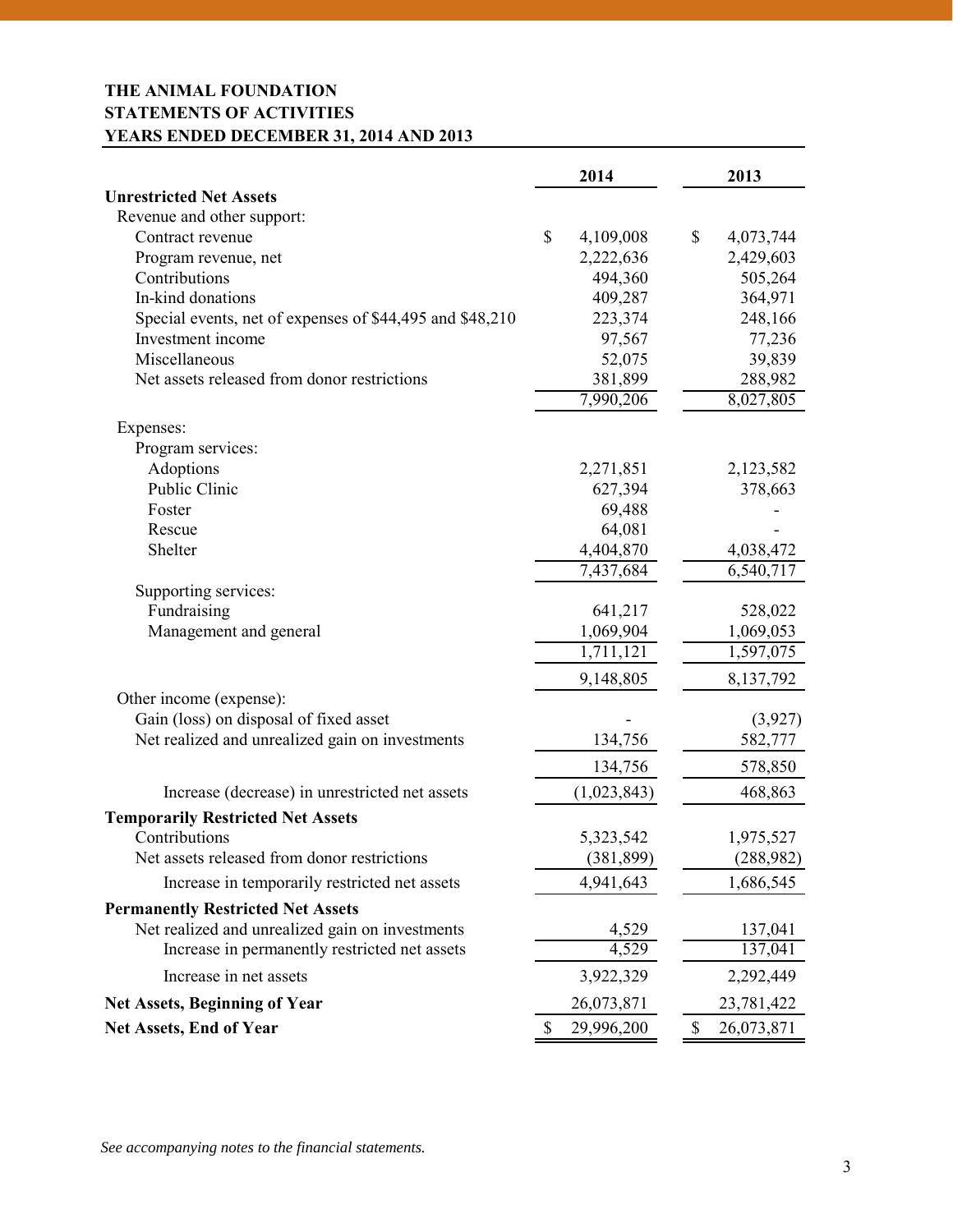# **THE ANIMAL FOUNDATION STATEMENT OF FUNCTIONAL EXPENSES YEAR ENDED DECEMBER 31, 2014**

| Program Services               |                         |                  |                          |                           |             |                  |                        |                           |              |
|--------------------------------|-------------------------|------------------|--------------------------|---------------------------|-------------|------------------|------------------------|---------------------------|--------------|
|                                | Adoptions               | Public<br>Clinic | Foster                   | Rescue                    | Shelter     | Total<br>Program | Fundraising            | Management<br>and General | Total        |
| Advertising                    | 47,227<br><sup>\$</sup> | \$<br>5,960      | \$<br>4,269              | $\boldsymbol{\mathsf{S}}$ | \$<br>3,371 | \$<br>60,827     | $\mathbb{S}$<br>12,160 | \$<br>$\blacksquare$      | 72,987<br>\$ |
| Animal care                    | 103,552                 | 168,088          | 1,268                    | 1,268                     | 264,648     | 538,824          | 1,121                  | 7,131                     | 547,076      |
| Bad debt                       |                         | Ξ.               | $\blacksquare$           | $\overline{a}$            | 27,111      | 27,111           | 200                    |                           | 27,311       |
| Building maintenance           | 14,829                  | 199              | 165                      | 165                       | 30,469      | 45,827           | 195                    | 3,266                     | 49,288       |
| Clinic expense allocation      | 89,216                  |                  | $\blacksquare$           |                           | 593,417     | 682,633          |                        |                           | 682,633      |
| Credit card fees               | 9,819                   | 6,309            | ٠                        | ٠                         | 3,163       | 19,291           | 8,964                  |                           | 28,255       |
| Depreciation                   | 315,176                 | 37,247           | $\overline{\phantom{a}}$ | $\overline{\phantom{a}}$  | 286,206     | 638,629          | 5,165                  | 8,507                     | 652,301      |
| Donated car expenses           |                         |                  | $\blacksquare$           | $\blacksquare$            |             |                  | 60,009                 |                           | 60,009       |
| Donated facilities             | 74,480                  | 526              | 2,367                    | 2,367                     | 132,740     | 212,480          | 1,758                  | 14,622                    | 228,860      |
| Donated materials and supplies | 52,628                  | 2,137            | $\overline{\phantom{a}}$ | $\overline{\phantom{a}}$  | 52,183      | 106,948          | 11,496                 | $\blacksquare$            | 118,444      |
| Donated professional services  | 3,600                   | 250              | $\overline{\phantom{a}}$ | $\overline{\phantom{a}}$  |             | 3,850            | 58,133                 |                           | 61,983       |
| Dues and subscriptions         | 5,624                   | 2,967            | 590                      | 91                        | 6,578       | 15,850           | 5,602                  | 6,630                     | 28,082       |
| <b>Employee benefits</b>       | 62,487                  | 11,453           | 3,387                    | 3,387                     | 180,022     | 260,736          | 6,150                  | 34,114                    | 301,000      |
| Equipment repairs              | 9,934                   | 392              | 10                       | 10                        | 13,581      | 23,927           | 695                    | 6,262                     | 30,884       |
| Insurance                      | 27,255                  | 783              | 605                      | 605                       | 23,790      | 53,038           | 1,475                  | 22,021                    | 76,534       |
| Miscellaneous                  | 8,994                   | 1,098            | 34                       | 34                        | 9,455       | 19,615           | 15,644                 | 13,212                    | 48,471       |
| Printing                       | 5,709                   | 3,235            | 680                      | 113                       | 16,052      | 25,789           | 30,899                 | 409                       | 57,097       |
| Professional services          | 83,504                  | 8,987            | 1,049                    | 945                       | 180,734     | 275,219          | 62,594                 | 52,935                    | 390,748      |
| Promotion fees                 | 1,195                   | 9,377            | $\blacksquare$           |                           |             | 10,572           | 2,032                  |                           | 12,604       |
| Recruitment and retention      | 2,352                   | 502              | 143                      | 109                       | 5,069       | 8,175            | 731                    | 11,870                    | 20,776       |
| Rent expenses                  | 26,783                  | 488              | 45                       |                           | 5,646       | 32,962           | 2,235                  | 1,255                     | 36,452       |
| Safety and security            | 3,241                   | 355              | 47                       | 47                        | 5,570       | 9,260            | 218                    | 623                       | 10,101       |
| Salaries and related expenses  | 1,167,074               | 363,678          | 51,363                   | 51,474                    | 2,389,640   | 4,023,229        | 305,657                | 843,401                   | 5,172,287    |
| Supplies                       | 12,163                  | 3,352            | 165                      | 165                       | 18,608      | 34,453           | 30,696                 | 17,780                    | 82,929       |
| Telephone and internet         | 3,245                   | 11               | $\overline{\phantom{a}}$ | $\overline{\phantom{a}}$  | 1,334       | 4,590            | 2,350                  | 2,252                     | 9,192        |
| Travel and auto expenses       | 4,888                   | $\blacksquare$   | $\blacksquare$           | $\blacksquare$            | 4,828       | 9,716            | 10,193                 | 3,938                     | 23,847       |
| Utilities                      | 105,259                 | $\blacksquare$   | 3,301                    | 3,301                     | 125,948     | 237,809          | 4,845                  | 19,676                    | 262,330      |
| Volunteer expenses             | 31,617                  |                  | $\blacksquare$           | $\blacksquare$            | 24,707      | 56,324           |                        |                           | 56,324       |
|                                | \$2,271,851             | \$627,394        | 69,488<br>\$             | \$<br>64,081              | \$4,404,870 | \$7,437,684      | \$641,217              | \$1,069,904               | \$9,148,805  |

*See accompanying notes to the financial statements.*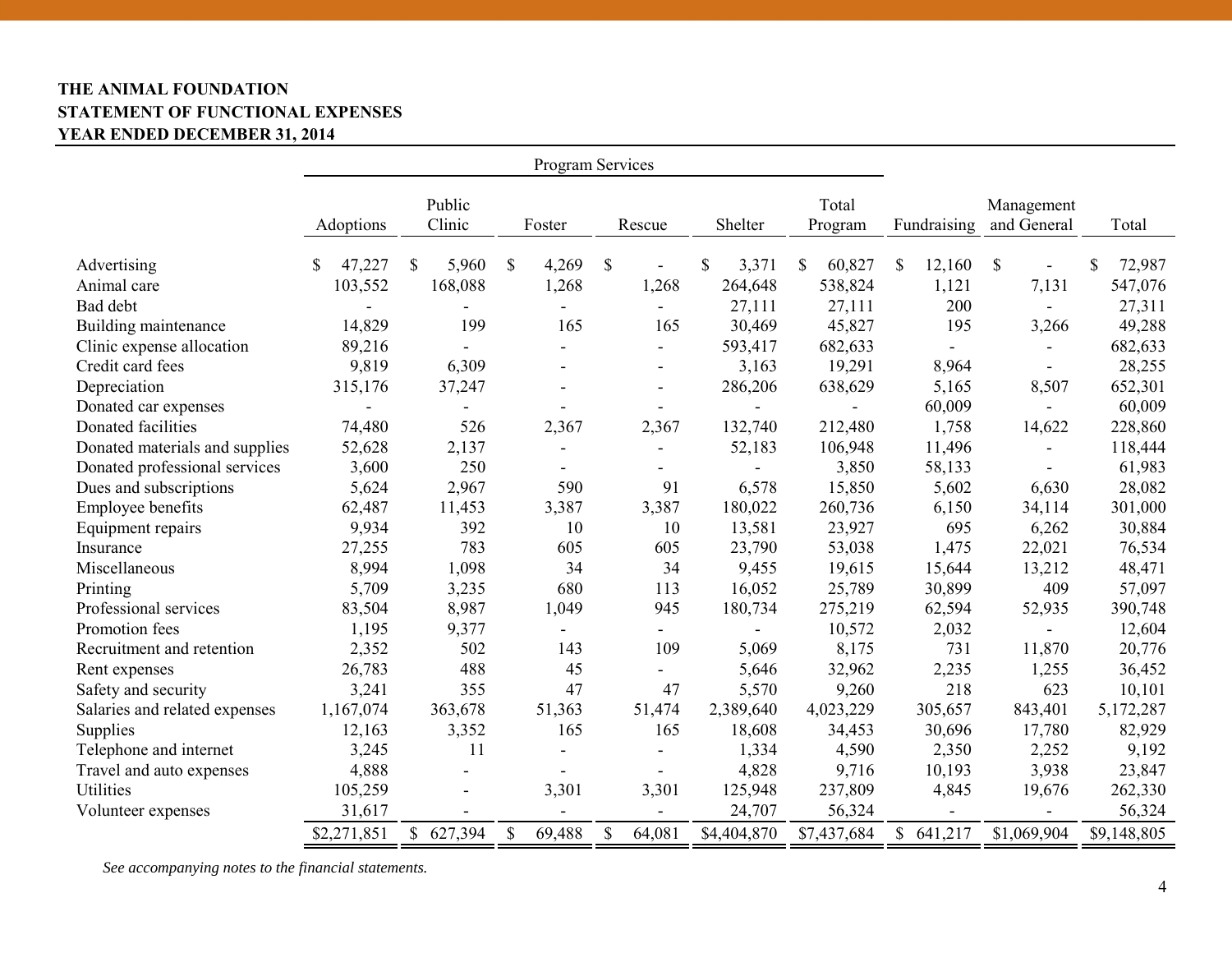# **THE ANIMAL FOUNDATION STATEMENT OF FUNCTIONAL EXPENSES YEAR ENDED DECEMBER 31, 2013**

|                                | Program Services |         |    |                          |    |             |                  |                |                           |                 |
|--------------------------------|------------------|---------|----|--------------------------|----|-------------|------------------|----------------|---------------------------|-----------------|
|                                | Adoptions        |         |    | Public<br>Clinic         |    | Shelter     | Total<br>Program | Fundraising    | Management<br>and General | Total           |
| Advertising                    | \$               | 29,980  | \$ | 2,478                    | \$ | 5,726       | \$<br>38,184     | \$<br>27,998   | \$                        | \$<br>66,181    |
| Animal care                    |                  | 105,958 |    | 78,174                   |    | 214,873     | 399,005          | 564            | 4,320                     | 403,889         |
| Bad debt                       |                  |         |    |                          |    | 10,026      | 10,026           | 41,549         | $\blacksquare$            | 51,574          |
| Building maintenance           |                  | 15,451  |    | 1,016                    |    | 45,063      | 61,530           | 158            | 2,889                     | 64,576          |
| Clinic expense allocation      |                  | 90,860  |    |                          |    | 666,306     | 757,166          |                |                           | 757,166         |
| Credit card fees               |                  | 10,410  |    | 5,947                    |    | 2,986       | 19,343           | 6,828          |                           | 26,171          |
| Depreciation                   |                  | 318,893 |    | 35,929                   |    | 287,966     | 642,787          | 2,609          | 8,241                     | 653,637         |
| Donated car expenses           |                  |         |    |                          |    |             |                  | 95,527         |                           | 95,527          |
| Donated facilities             |                  | 164,846 |    | $\overline{\phantom{a}}$ |    | 47,512      | 212,358          | 3,311          | 8,704                     | 224,372         |
| Donated materials and supplies |                  | 49,727  |    | 580                      |    | 50,826      | 101,133          | $\blacksquare$ |                           | 101,133         |
| Donated professional services  |                  | 11,300  |    |                          |    |             | 11,300           | 21,604         | 6,562                     | 39,466          |
| Employee benefits              |                  | 55,017  |    | 7,119                    |    | 152,082     | 214,218          | 3,801          | 27,917                    | 245,936         |
| Equipment repairs              |                  | 12,351  |    | 584                      |    | 8,330       | 21,264           | 60             | 7,733                     | 29,057          |
| Insurance                      |                  | 29,049  |    | 668                      |    | 22,660      | 52,377           | 848            | 14,194                    | 67,419          |
| Miscellaneous                  |                  | 6,811   |    | 5,530                    |    | 6,839       | 19,180           | 13,014         | 14,516                    | 46,710          |
| Printing                       |                  | 9,416   |    | 2,514                    |    | 5,997       | 17,927           | 20,599         | 6,889                     | 45,415          |
| Professional services          |                  | 27,355  |    | 1,472                    |    | 115,180     | 144,008          | 43,968         | 136,912                   | 324,887         |
| Recruitment and retention      |                  | 1,171   |    | 30                       |    | 1,643       | 2,845            | 73             | 9,460                     | 12,377          |
| Rent                           |                  | 25,551  |    | 13                       |    | 5,765       | 31,328           | 3,525          | 2,935                     | 37,789          |
| Safety and security            |                  | 5,427   |    | 77                       |    | 8,435       | 13,939           | 67             | 727                       | 14,734          |
| Salaries and related expenses  |                  | 994,187 |    | 233,922                  |    | 2,207,466   | 3,435,575        | 220,516        | 776,506                   | 4,432,597       |
| Supplies                       |                  | 8,953   |    | 2,022                    |    | 17,402      | 28,377           | 10,471         | 19,904                    | 58,753          |
| Telephone and internet         |                  | 2,227   |    | 411                      |    | 2,876       | 5,514            | 411            | 1,232                     | 7,157           |
| Travel and auto expenses       |                  |         |    |                          |    | 2,777       | 2,777            | 6,387          | 507                       | 9,671           |
| Uniforms                       |                  | 6,727   |    | 179                      |    | 3,741       | 10,647           | 634            | 1,276                     | 12,557          |
| <b>Utilities</b>               |                  | 111,716 |    | ä,                       |    | 121,835     | 233,551          | 3,502          | 17,629                    | 254,682         |
| Volunteer expenses             |                  | 30,199  |    |                          |    | 24,159      | 54,358           |                |                           | 54,358          |
|                                | \$2,123,582      |         | \$ | 378,663                  |    | \$4,038,472 | \$6,540,717      | \$<br>528,022  | \$<br>1,069,053           | \$<br>8,137,792 |

*See accompanying notes to the financial statements.*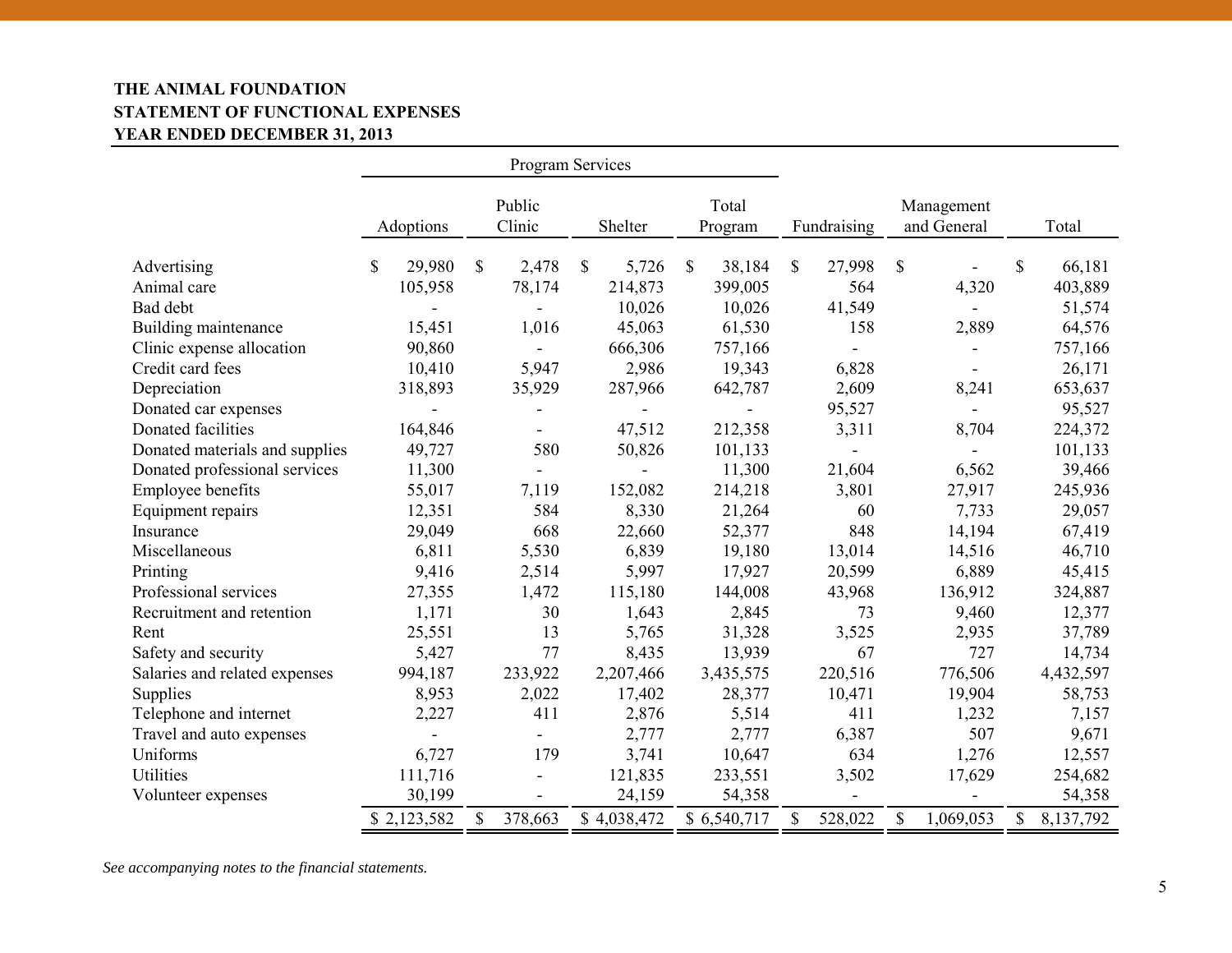# **THE ANIMAL FOUNDATION STATEMENTS OF CASH FLOWS YEARS ENDED DECEMBER 31, 2014 AND 2013**

|                                                            |      | 2014        |             | 2013        |
|------------------------------------------------------------|------|-------------|-------------|-------------|
| <b>Cash Flows from Operating Activities</b>                |      |             |             |             |
| Increase in net assets                                     | \$   | 3,922,329   |             | 2,292,449   |
| Adjustments to reconcile increase in net assets            |      |             |             |             |
| to net cash provided by (used in) operating activities:    |      |             |             |             |
| Amortization of unconditional promise to give              |      | (3,382)     |             | (24,064)    |
| Discount of unconditional promise to give to present value |      |             |             | 529,018     |
| Bad debt                                                   |      | 27,311      |             | 51,574      |
| Depreciation                                               |      | 652,301     |             | 653,637     |
| (Gain) loss on disposal of fixed assets                    |      |             |             | 3,927       |
| Amortization of premium on investment in bonds             |      | 13,562      |             | 12,184      |
| Net realized and unrealized gain on investments            |      | (139, 285)  |             | (719, 818)  |
| Changes in operating assets and liabilities:               |      |             |             |             |
| (Increase) decrease in unconditional promises to give      |      | (4,400,000) |             | (1,983,909) |
| (Increase) decrease in accounts and other receivables      |      | (17,043)    |             | (17, 925)   |
| (Increase) decrease in contributions receivable            |      | (21, 546)   |             | (209)       |
| (Increase) decrease in inventory                           |      | (4, 448)    |             | (14,966)    |
| (Increase) decrease in prepaid expenses                    |      | (32,106)    |             | 28,936      |
| (Increase) decrease in other asset                         |      | (50, 556)   |             | (59, 722)   |
| Increase (decrease) in accounts payable                    |      | (44, 531)   |             | 72,565      |
| Increase (decrease) in accrued expenses                    |      | (190,007)   |             | 114,190     |
| Increase (decrease) in unearned revenue                    |      | (146, 047)  |             | (130, 136)  |
| Net cash provided by (used in) operating activities        |      | (433, 448)  |             | 807,732     |
| <b>Cash Flows from Investing Activities</b>                |      |             |             |             |
| Proceeds from sale of investments                          |      | 723,128     |             | 573,174     |
| Purchase of investments                                    |      | (854, 924)  |             | (552, 385)  |
| Proceeds from sale of equipment                            |      |             |             | 94          |
| Purchase of property and equipment                         |      | (88,900)    |             | (81,899)    |
| Construction in progress expenditures                      |      | (17,304)    |             | (52, 385)   |
| Net cash used in investing activities                      |      | (238,000)   |             | (113, 401)  |
| Net Increase (Decrease) in Cash and Cash Equivalents       |      | (671, 448)  |             | 694,331     |
| <b>Cash and Cash Equivalents, Beginning of Year</b>        |      | 1,609,561   |             | 915,230     |
| <b>Cash and Cash Equivalents, End of Year</b>              | \$   | 938,113     | $\$\,$      | 1,609,561   |
|                                                            |      |             |             |             |
| Cash and cash equivalents, unrestricted                    | $\$$ | 56,963      | $\mathbb S$ | 1,266,672   |
| Cash and cash equivalents, restricted                      |      | 881,150     |             | 342,889     |
|                                                            | \$   | 938,113     | $\mathbb S$ | 1,609,561   |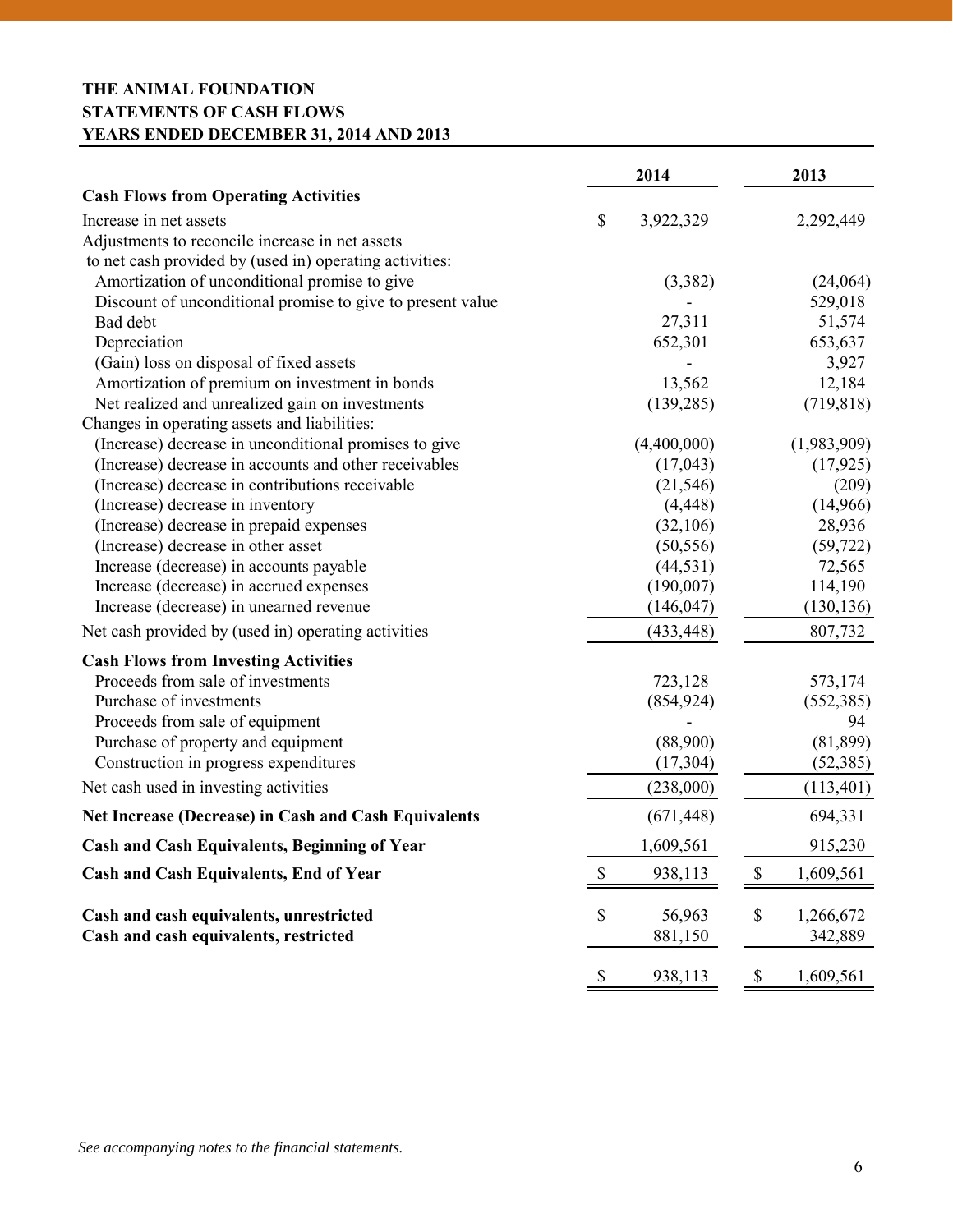#### **NOTE 1 – NATURE OF ORGANIZATION**

The Animal Foundation (the Foundation) was incorporated in March 1978. The Animal Foundation is a public, nonprofit, multi-service agency dedicated to making a difference in the lives of animals in the Las Vegas Valley. To promote the humane treatment of animals, the Foundation operates the Valley's largest open-admission shelter, lost and found services, rabies observation, foster home and adoption services, affordable vaccination clinic, lowcost spaying and neutering services, community education, and humane and sensitive euthanasia.

The Foundation receives most of its revenues and support from the Southern Nevada region, with approximately 31% and 39% of the total support being collectively generated from contracts with the City of Las Vegas, the City of North Las Vegas and Clark County during 2014 and 2013, respectively.

### **NOTE 2 – SUMMARY OF SIGNIFICANT ACCOUNTING POLICIES**

This summary of significant accounting policies of the Foundation is presented to assist in understanding the Foundation's financial statements. The financial statements and notes are representations of the Foundation's management, which is responsible for their integrity and objectivity. These accounting policies conform to accounting principles generally accepted in the United States of America and have been consistently applied in the preparation of the financial statements.

#### **Basis of Accounting**

The financial statements of the Foundation have been prepared on the accrual basis of accounting and accordingly reflect all significant receivables, payables, and other liabilities.

#### **Basis of Presentation**

The accompanying financial statements have been presented in accordance with accounting principles generally accepted in the United States of America applicable to not-for-profit organizations, principally ASC 958, *Not-for-Profit Entities*. Under ASC 958, the Foundation is required to report information regarding its financial position and changes in financial position according to three classes of net assets; unrestricted net assets, temporarily restricted net assets and permanently restricted net assets.

#### **Estimates**

 liabilities, revenues and expenses. Accordingly, actual results could differ from those estimates. The preparation of financial statements in conformity with accounting principles generally accepted in the United States of America requires management to make estimates and judgments that affect the reported amounts of assets,

#### **Cash and Cash Equivalents**

For the purpose of the statement of cash flows, the Foundation considers all highly liquid investments available for current use with an original maturity of three months or less to be cash equivalents.

#### **Inventory**

Inventories primarily consist of medical supplies and equipment, as well as animal microchips. Inventory costs are measured using the first in, first out (FIFO) inventory method.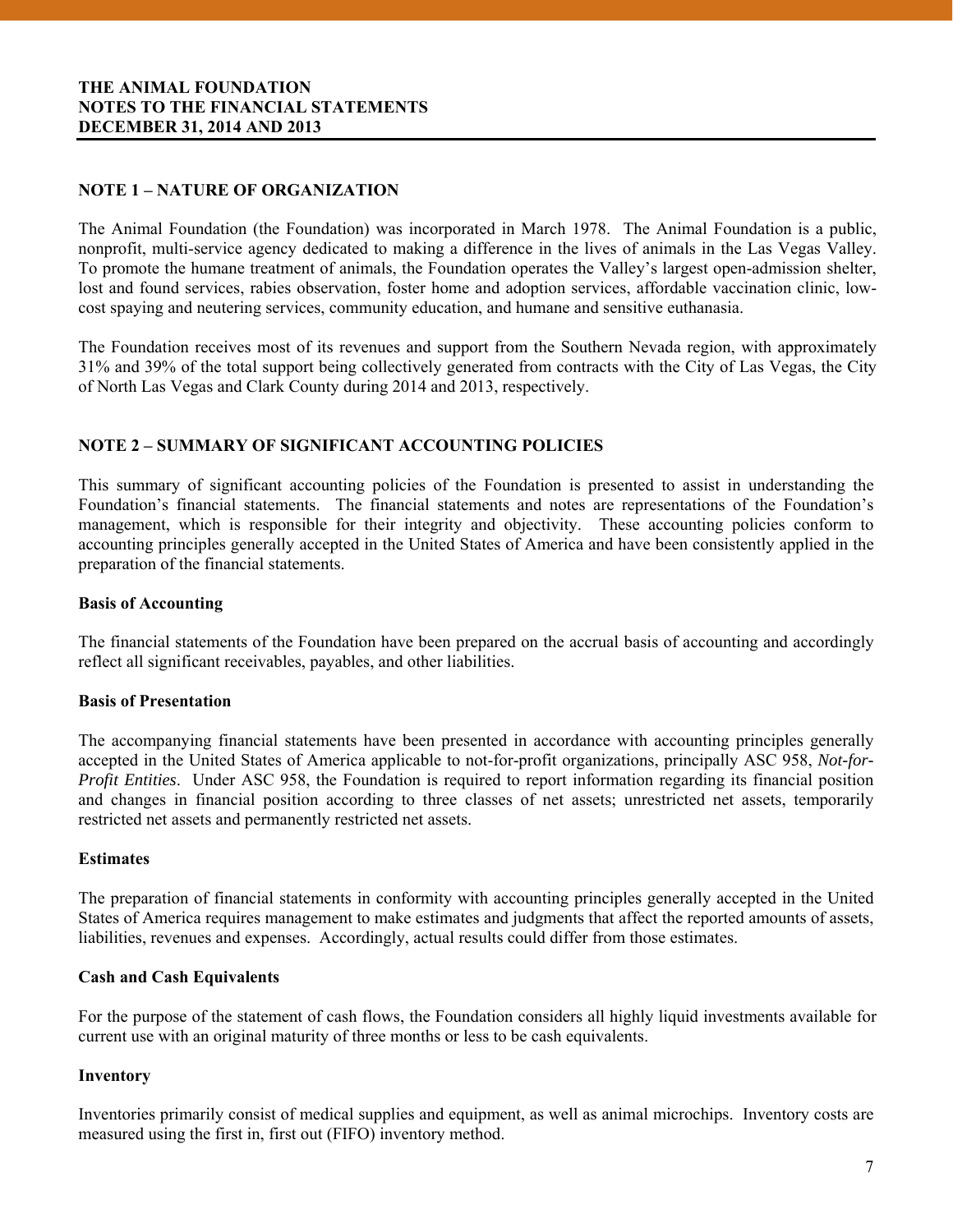#### **NOTE 2 – SUMMARY OF SIGNIFICANT ACCOUNTING POLICIES (Continued)**

#### **Investments**

Investments in debt and equity securities with readily determinable fair values are carried at fair value based on quoted prices in active markets (all Level 1 measurements) in the Statement of Financial Position. Unrealized gains and losses are included in the accompanying Statement of Activities. The Foundation initially records its real estate investments at the fair value as of the dates the investments are donated to the Foundation and thereafter carries such investments primarily at current appraised values (Level 2 measurements). The Foundation considers the measurement of its beneficial interest in the trust to be a Level 3 measurement within the fair value hierarchy because even though that measurement is based on the fair values of the trust assets reported by the trustee, the Foundation will never receive those assets or have the ability to direct the trustee to redeem them.

#### **Property and Equipment**

The Foundation capitalizes significant expenditures for property and equipment at cost, generally those that exceed \$1,000. Property and equipment that are contributed to the Foundation are recorded at the approximate fair value at the date of donation. Depreciation is computed using the straight-line method over the estimated useful lives of the assets, which range between three to thirty-nine years.

#### **Contributed Materials and Services**

Generally, donated materials, if significant in amount, are recorded at their fair market value, provided the Foundation has a clearly measurable and objective basis for determining the value. In the case of materials where such values cannot reasonably be determined, the donation is not recorded. Donated professional services are recognized if the services received (a) create or enhance long-lived assets or (b) require specialized skills, are provided by individuals possessing those skills, and would typically need to be purchased if not provided by donation. The Foundation recognized the following in-kind donations in the following years:

|                        | 2014      | 2013      |
|------------------------|-----------|-----------|
| Free use of facilities | \$228,860 | \$224,372 |
| Materials and supplies | 118,444   | 101,133   |
| Professional services  | 61,983    | 39,466    |
|                        | 409,287   | 364,971   |

 recognition as contributed services. Unpaid volunteers have donated their time to the Foundation's programs. The value of such services has not been reflected in the accompanying financial statements since the volunteers' time does not meet the criteria for

#### **Revenue Recognition**

Contributions received are recorded as unrestricted, temporarily restricted, or permanently restricted support, depending on the existence and/or nature of any donor restrictions. All donor-restricted support is reported as an increase in temporarily or permanently restricted net assets, depending on the nature of the restriction. When a restriction expires by a stipulated time restriction lapsing or by the purpose of the restriction having been accomplished, temporarily restricted net assets are reclassified to unrestricted net assets and reported in the statement of activities as net assets released from restrictions. Donor restricted contributions whose restrictions are met in the same period received are reported as unrestricted support.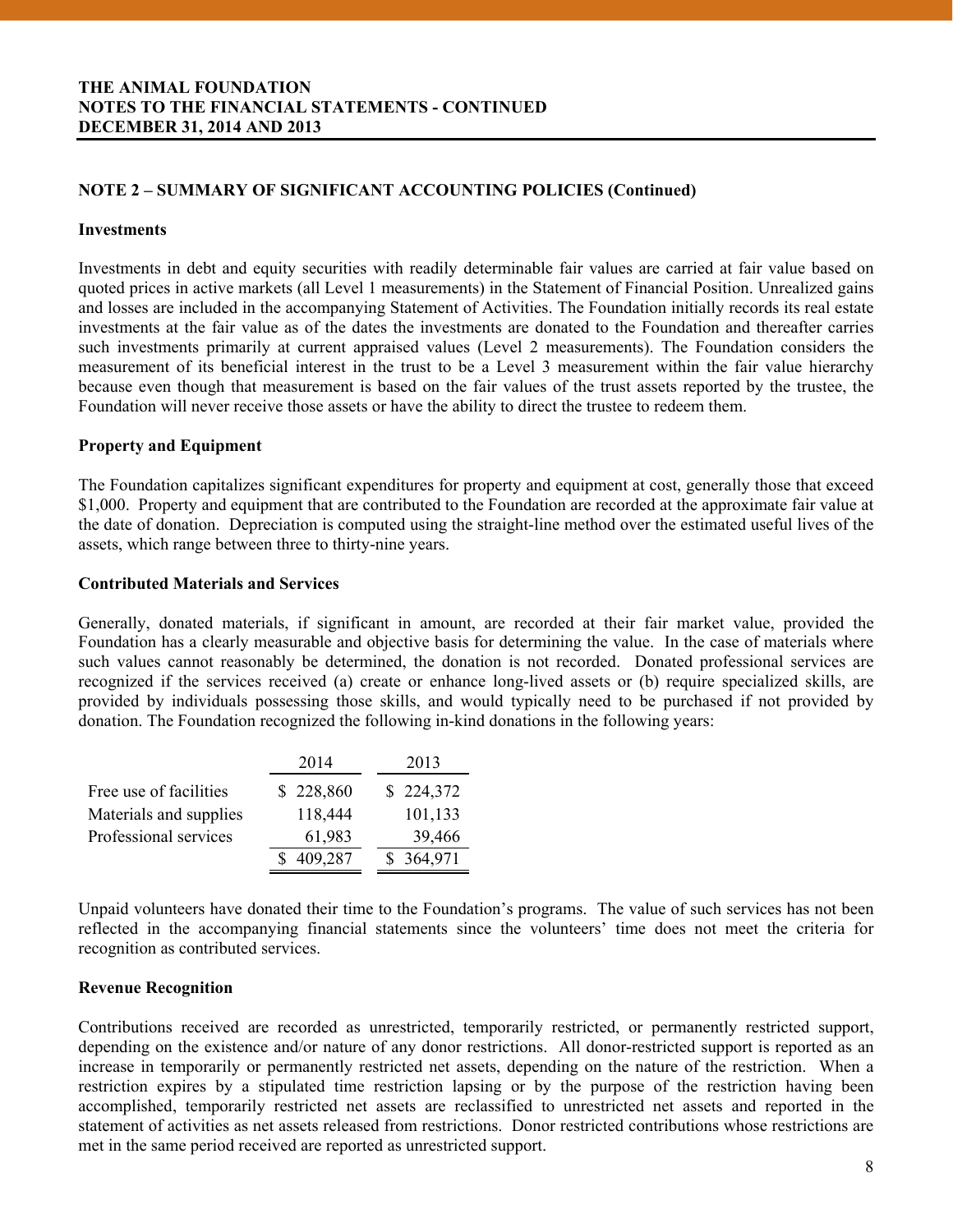#### **NOTE 2 – SUMMARY OF SIGNIFICANT ACCOUNTING POLICIES (Continued)**

#### **Revenue Recognition (Continued)**

Program revenues are earned at the time services are rendered. At times, discounts are offered against program fees. These discounts are recognized as a reduction in the Statement of Activities in accordance with FASB ASC 958-605-45-2 under the topic of Revenue Recognition. For the years ended December 31, 2014 and 2013, program revenues were recorded net of discounts of \$743,504 and \$225,313, respectively

#### **Income Taxes**

In February 1979, the Foundation received notification from the Internal Revenue Service that the Foundation is exempt from federal income tax under Section  $501(c)(3)$  of the Internal Revenue Code and has been classified as a public charity under Sections  $509(a)(1)$  and  $170(b)(1)(A)(vi)$ . As such, the Foundation is exempt from Federal income tax. Therefore, no provision for income taxes is made in the accompanying financial statements.

The Foundation is no longer subject to potential income tax examinations by tax authorities for years before 2011.

#### **Functional Expenses**

The costs of providing the various programs and other activities have been summarized on a functional basis in the statements of activities and functional expenses. Accordingly, certain costs have been allocated among the programs and supporting services benefited, based on management's estimates.

### **Advertising**

Advertising costs are expensed as incurred.

### **NOTE 3 – FAIR VALUE MEASUREMENTS**

The following table provides information by level on the fair value of the investments as of December 31, 2014:

|                                        |             | Quoted      |              |                 |  |
|----------------------------------------|-------------|-------------|--------------|-----------------|--|
|                                        |             | Prices in   |              |                 |  |
|                                        |             | Active      | Significant  |                 |  |
|                                        |             | Markets for | Significant  |                 |  |
|                                        |             | Indentical  | Observable   | Unobservable    |  |
|                                        |             | Assets      | Inputs       | Inputs          |  |
|                                        | Total       | (Level 1)   | (Level 2)    | (Level 3)       |  |
| Recurring fair value measurements:     |             |             |              |                 |  |
| Beneficial interest in perpetual trust | \$2,039,915 | \$          | \$           | 2,039,915<br>\$ |  |
| <b>Bonds</b>                           | 1,596,703   | 1,596,703   |              |                 |  |
| Land held for investment               | 216,940     |             | 216,940      |                 |  |
| Mutual funds                           | 171,125     | 171,125     |              |                 |  |
| <b>Stocks</b>                          | 2,679,977   | 2,679,977   |              |                 |  |
|                                        | \$6,704,660 | \$4,447,805 | 216,940<br>S | 2,039,915<br>S. |  |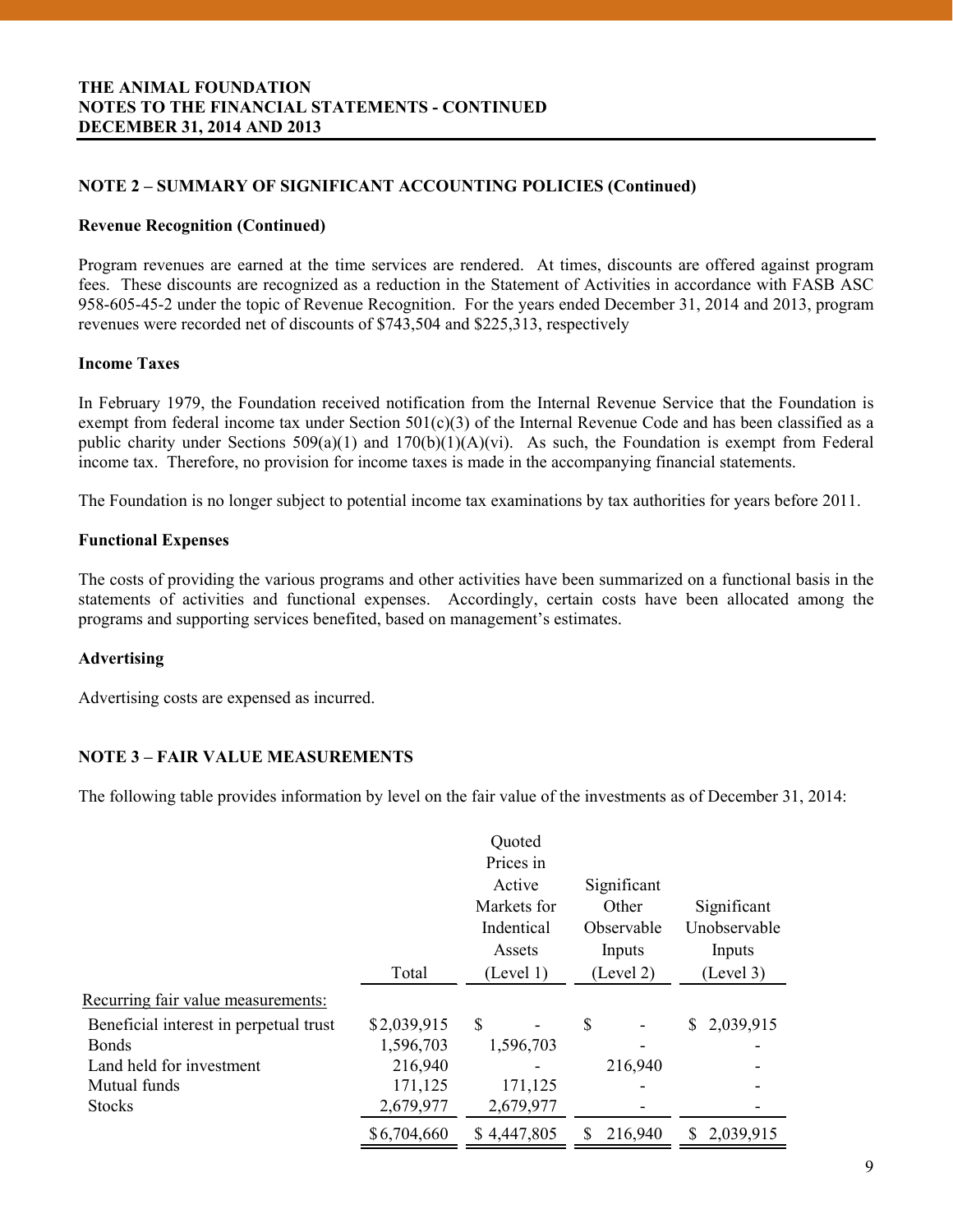### **NOTE 3 – FAIR VALUE MEASUREMENTS (Continued)**

The following table provides information by level on the fair value of the investments as of December 31, 2013:

|                                        |             | Quoted<br>Prices in<br>Active<br>Markets for<br>Indentical<br>Assets | Significant<br>Other<br>Observable<br>Inputs | Significant<br>Unobservable<br>Inputs |  |
|----------------------------------------|-------------|----------------------------------------------------------------------|----------------------------------------------|---------------------------------------|--|
|                                        | Total       | (Level 1)                                                            | (Level 2)                                    | (Level 3)                             |  |
| Recurring fair value measurements:     |             |                                                                      |                                              |                                       |  |
| Beneficial interest in perpetual trust | \$2,035,386 | \$                                                                   | \$                                           | 2,035,386<br>\$                       |  |
| <b>Bonds</b>                           | 1,202,148   | 1,202,148                                                            |                                              |                                       |  |
| Land held for investment               | 216,940     |                                                                      | 216,940                                      |                                       |  |
| Mutual funds                           | 271,252     | 271,252                                                              |                                              |                                       |  |
| <b>Stocks</b>                          | 2,721,416   | 2,721,416                                                            |                                              |                                       |  |
|                                        | \$6,447,142 | \$4,194,816                                                          | 216,940<br>S                                 | 2,035,386<br>S.                       |  |

Fair value for the beneficial interest in perpetual trust is measured using the fair value of the assets held in the trust as reported by the trustee as of December 31, 2014 (see Note 7). The Foundation considers the measurement of its beneficial interest in the trust to be a Level 3 measurement within the fair value hierarchy because even though that measurement is based on the fair values of the trust assets reported by the trustee, the Foundation will never receive those assets or have the ability to direct the trustee to redeem them.

The Foundation recognizes transfers between levels in the fair value hierarchy at the end of the reporting period.

The following table presents information about fair value measurements that use significant unobservable inputs (Level 3):

Beneficial interest in perpetual trust

| Balance - January 1, 2014                      | \$2,035,386 |
|------------------------------------------------|-------------|
| Total gains or losses recognized in the change |             |
| in permanently restricted net assets:          |             |
| Change in value of perpetual trust             | 4,529       |
| Balance - December 31, 2014                    | \$2,039,915 |

The Board of Directors reviews and approves the Foundation's fair value measurement policies and procedures annually. At least annually, the finance committee and the Board determine if the valuation techniques used in fair value measurements are still appropriate.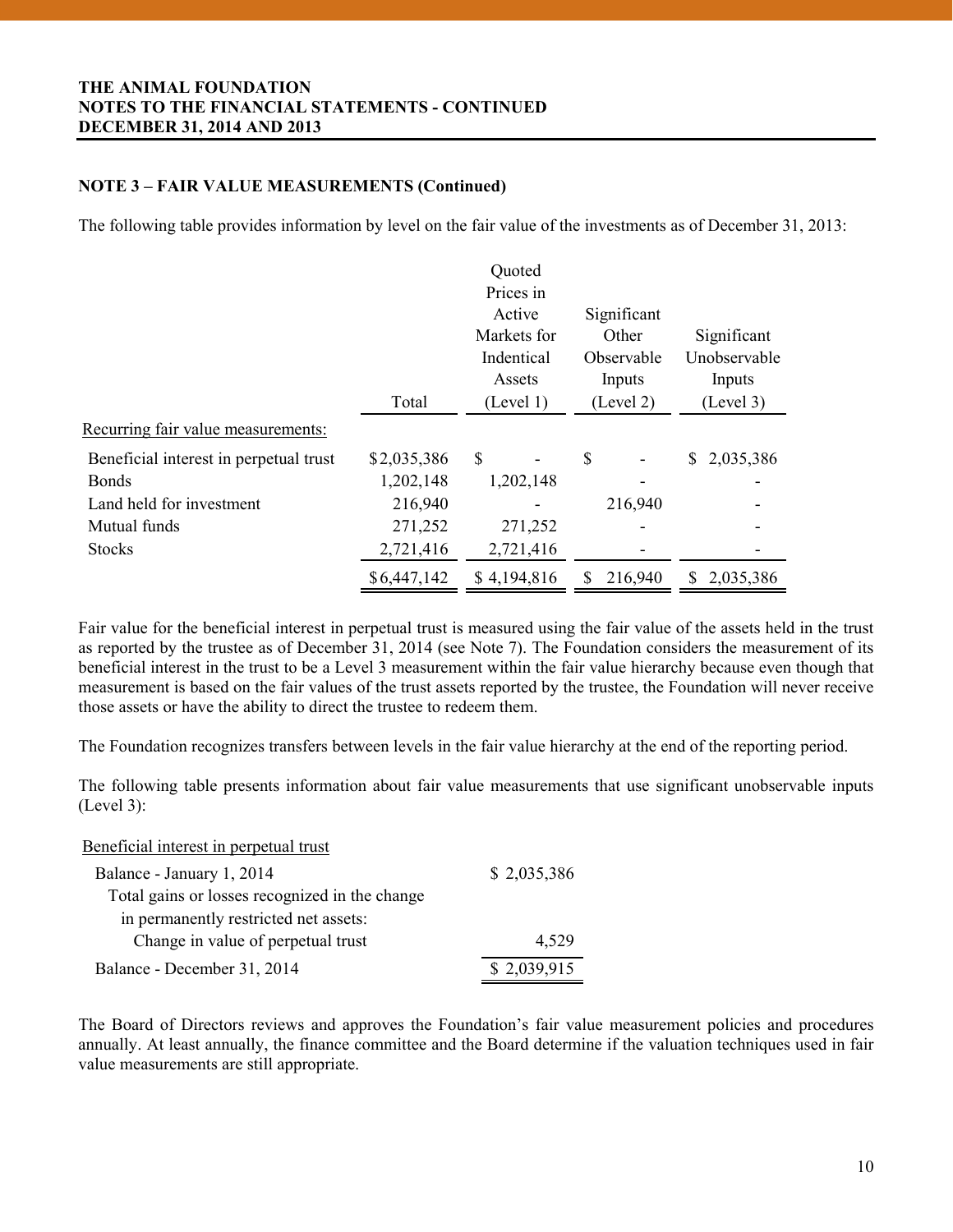### **NOTE 4 – UNCONDITIONAL PROMISES TO GIVE, NET**

Unconditional promises to give are recorded as receivables and revenue when received. As of December 31, 2014 and 2013, unconditional promises to give are as follows:

|                                      | 2014        | 2013        |
|--------------------------------------|-------------|-------------|
| Receivable in less than one year     | \$5,183,909 | 683,909     |
| Receivable in one to five years      | 500,000     | 500,000     |
| Receivable in more than five years   | 1,200,000   | 1,300,000   |
| Total unconditional promises to give | 6,883,909   | 2,483,909   |
| Less discounts to net present value  | (525, 636)  | (529, 018)  |
| Net unconditional promises to give   | \$6,358,273 | \$1,954,891 |

The following table presents unconditional promises to give at December 31, 2014 and 2013, as shown on the statement of financial position:

|                                                            | 2014        | 2013        |
|------------------------------------------------------------|-------------|-------------|
| Current unconditional promises to give                     | \$5,089,958 | \$680,527   |
| Present value of noncurrent unconditional promises to give | 1,268,315   | 1,274,364   |
| Total unconditional promises to give, net of present value | \$6,358,273 | \$1,954,891 |

### **NOTE 5 – PROPERTY AND EQUIPMENT**

As of December 31, 2014 and 2013, property and equipment consisted of the following:

|                                | 2014         | 2013          |
|--------------------------------|--------------|---------------|
| <b>Buildings</b>               | \$20,345,347 | \$20,345,347  |
| Computers and software         | 126,435      | 100,513       |
| Furniture and equipment        | 707,516      | 644,537       |
| Leasehold improvements         | 20,371       | 20,371        |
|                                | 21,199,669   | 21,110,768    |
| Less: accumulated depreciation | (5,578,698)  | (4, 926, 397) |
|                                | \$15,620,971 | \$16,184,371  |

Depreciation expense for the years ended December 31, 2014 and 2013 was \$652,301 and \$653,637, respectively.

### **NOTE 6 – BUILDING EXPANSION PROJECT**

In 2011, the Foundation resumed plans to expand its facilities. It started a capital campaign to underwrite a campus-wide renovation and the development of a new structure to house cats and exotic animal adoption areas, public education facilities, and administrative offices. This campaign has continued through 2014 and beyond to raise funds to complete the project.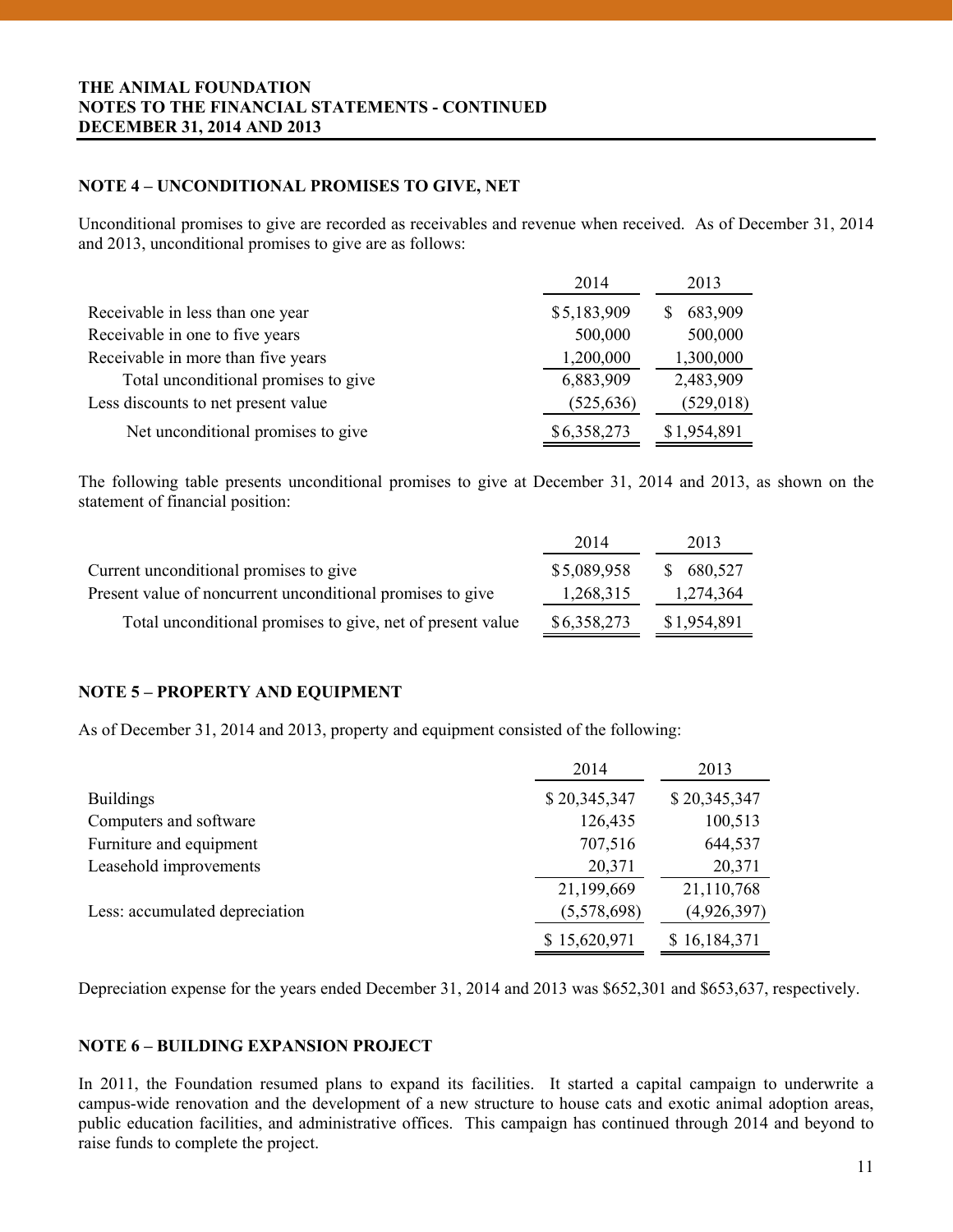#### **NOTE 6 – BUILDING EXPANSION PROJECT (Continued)**

As of December 31, 2014 and 2013, costs of \$422,158 and \$404,854 respectively have been capitalized to the construction in progress account. There was no construction interest capitalized during 2014 and 2013.

The expansion plans, deemed the Campus Completion Project, have a total budget of \$28,782,959. Currently the Foundation has secured \$1,087,770 in municipal appropriations and \$8,000,000 in private donation pledges. Funding efforts will continue through 2015.

### **NOTE 7 – BENEFICIAL INTEREST IN PERPETUAL TRUST HELD BY OTHERS**

During 2013, the Foundation received 33% beneficial interest in a perpetual trust which is held by others. As of December 31, 2014, the fair market value of the Foundation's share is \$2,039,915. Changes in the value of the trust have been reported in the statement of activities as increases in permanently restricted net assets. The entire fair value of the underlying assets is included in permanently restricted net assets. The Foundation receives quarterly disbursements of 33% of the income generated by the investments held by the trust.

### **NOTE 8 – LAND HELD FOR INVESTMENT**

In August 2009, the Foundation had various parcels of land bequeathed to it with Foundation's ownership of each parcel ranging from 20% to 100%. The various parcels are located in the Pahrump, Nevada area and are held as an investment. The estimated fair value of the real estate based on county assessments was approximately \$216,940 as of December 31, 2014 and 2013.

#### **NOTE 9 – TEMPORARILY RESTRICTED NET ASSETS**

Temporarily restricted net assets are held for the following purposes at December 31, 2014 and 2013:

|                 |   | 2014      | 2013          |
|-----------------|---|-----------|---------------|
| Adoptions       | S | 25,000    | \$<br>105,000 |
| Animal Care     |   | 3,000     |               |
| <b>Building</b> |   | 7,211,323 | 2,111,600     |
| Other programs  |   | 100       | 40,000        |
| Public clinic   |   |           | 41,180        |
|                 |   | 7,239,423 | 2,297,780     |

Temporarily restricted net assets consist of cash and cash equivalents of \$881,150 and \$342,889, and net unconditional promises to give of \$6,358,273 and \$1,954,891 as of December 31, 2014 and 2013, respectively.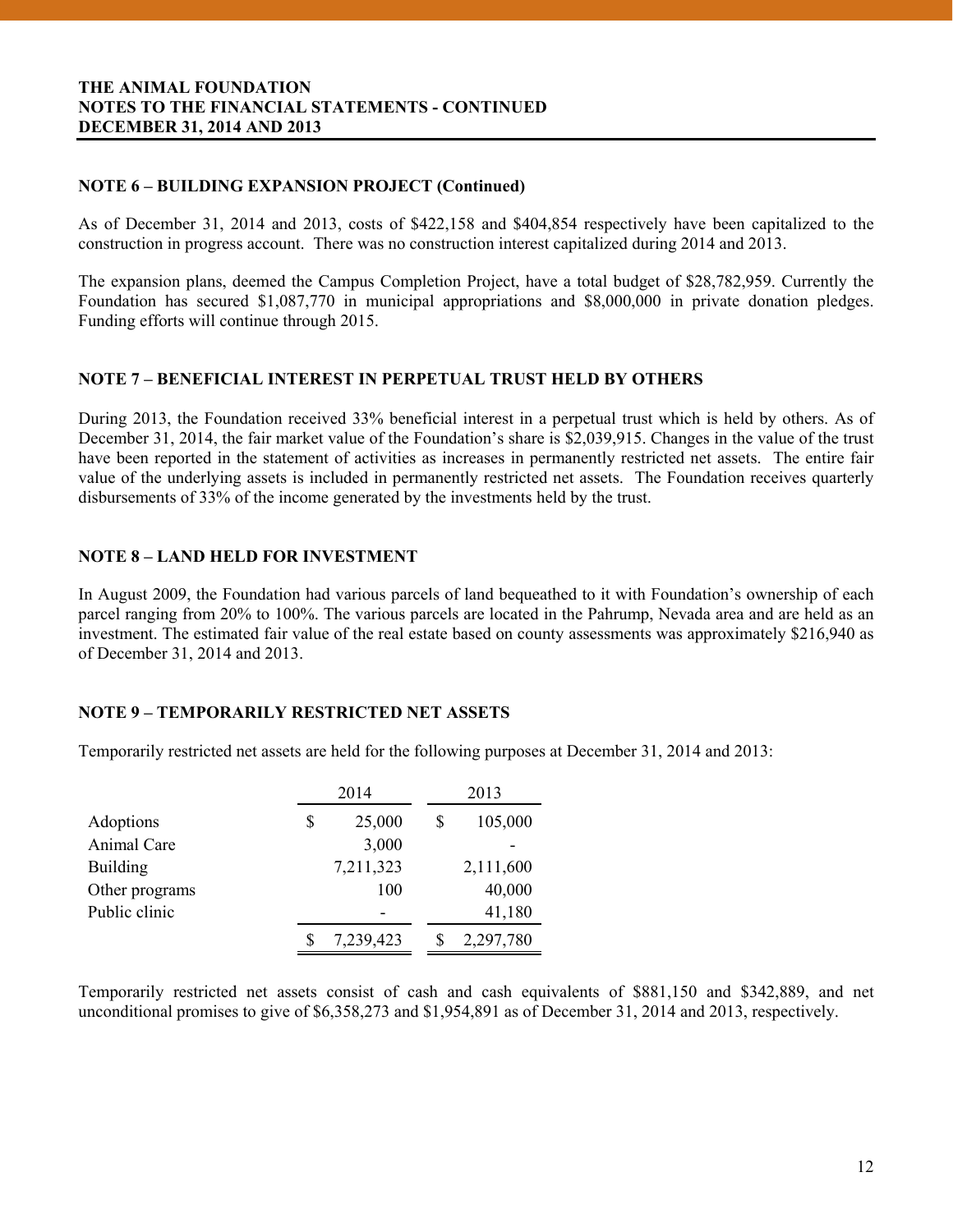#### **NOTE 10 – ENDOWMENT**

During 2013, the Board of Directors established an endowment fund for the long-term financial security of the Foundation. As of December 31, 2014, the Board of Directors had designated \$4,519,490 of unrestricted net assets as a general endowment fund to support the mission of the Foundation. Since that amount resulted from an internal designation and is not donor-restricted, it is classified and reported as unrestricted net assets.

The Foundation has a spending policy in which the principal is not to be spent unless it is absolutely necessary for mission critical expenditures. To achieve that objective, the Foundation has adopted an investment policy and its primary investment goal is to minimize the risk of loss of principal while providing a reasonable level of current and future income, as well as provide for a modest appreciation of principal over time. The income earned during the year is considered unrestricted. Endowment assets are invested in a well diversified asset mix, which includes equity and debt securities, that is intended to result in a consistent inflation-protected rate of return that has sufficient liquidity to make annual distributions if needed, while growing the fund if possible. Investment risk is measured in terms of the total endowment fund; investment assets and allocation between asset classes and strategies are managed to not expose the fund to unacceptable levels of risk.

Composition of and changes in endowment net assets for the year ended December 31, 2014 were as follows:

| Board-designated endowment net assets, beginning of year | 4.194.816 |
|----------------------------------------------------------|-----------|
| Net acquisitions                                         | 387,356   |
| Net depreciation                                         | (62, 682) |
| Board-designated endowment net assets, end of year       | 4,519,490 |

### **NOTE 11 – LEASE AGREEMENTS**

The Foundation leases office equipment under non-cancelable operating lease agreements expiring through 2018. Total lease expense under these agreements for the years ended December 31, 2014 and 2013 were \$9,590 and \$7,164, respectively. As of December 31, 2014, future minimum lease payments are due as follows:

| 2015 |    | \$8,568 |
|------|----|---------|
| 2016 |    | \$5,550 |
| 2017 | S. | 4,312   |
| 2018 |    | \$3,486 |

# **NOTE 12 – RETIREMENT PLAN**

The Foundation established a retirements savings plan pursuant to Section 403(b) of the Internal Revenue Code, which was adopted August 15, 2013 and covers employees who perform services for the Foundation and receive compensation for such services. The Plan is funded solely by employee participant contributions to the plan, pursuant to a salary reduction agreement. The employees could elect to defer amounts according to the maximum allowed under Federal guidelines.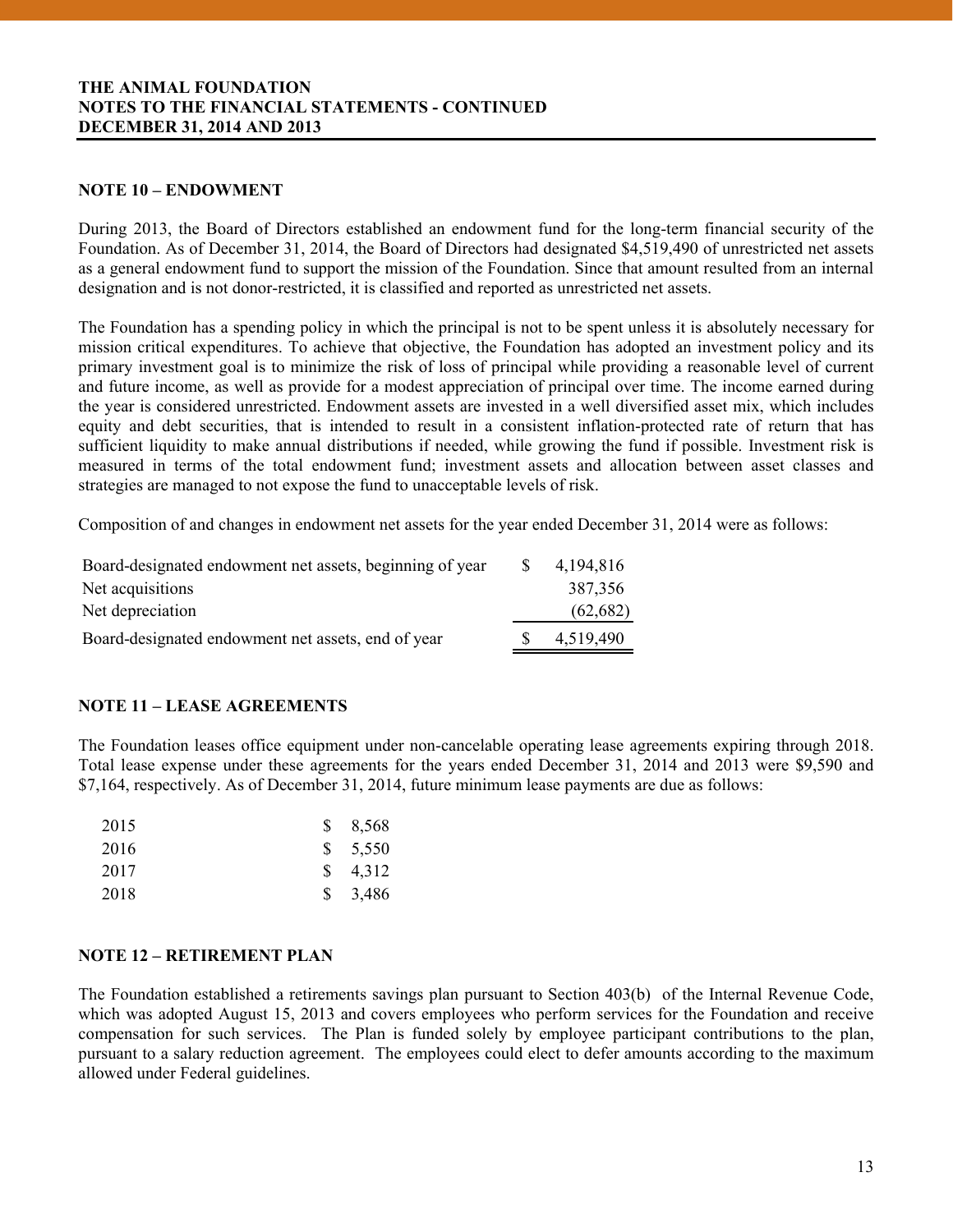### **NOTE 13 – CONCENTRATION OF CREDIT RISK**

The Foundation has concentrated its credit risk for cash by maintaining deposits in financial institutions, which at times may exceed amounts covered by insurance provided by the U.S. Federal Deposit Insurance Corporation (FDIC). The Foundation has not experienced any losses in such accounts and believes it is not exposed to any significant credit risk to cash.

#### **NOTE 14 – SHELTER SERVICES AGREEMENTS**

The Animal Foundation is the contract provider of care and shelter for animals received from the City of North Las Vegas Animal Control, City of Las Vegas Animal Control and Clark County Animal Control. The Shelter Service Agreements were renegotiated and commenced in May 2008 through June 2015. Collectively, the three jurisdictions agreed to fund the Foundation 60% of the original animal care and shelter expenses. The contract is subject to an annual rate adjustment on January 1, 2010, and each succeeding January 1, based on the lower of five percent or the Consumer Price Index (CPI) on an October-to-October basis.

The Shelter Service Agreement entered into with the various agencies is as follows:

The agreement with the City of North Las Vegas Animal Control (NLVAC) calls for a yearly payment to the Foundation of \$604,568 or monthly payments of \$50,381. The compensation payments received as of December 31, 2014 and 2013, including CPI adjustments, were \$624,530 and \$638,221, respectively.

The agreement with the City of Las Vegas Animal Control (CLVAC) requires a yearly payment of \$1,521,805 or monthly payments of \$126,817. The compensation payments received as of December 31, 2014 and 2013, including CPI adjustments, were \$1,764,634 and \$1,728,285, respectively.

The agreement with Clark County Animal Control (CCAC) calls for a yearly payment to the Foundation of \$1,582,632 or monthly payments of \$131,886. The compensation payments received as of December 31, 2014 and 2013, including CPI adjustments, were \$1,719,844 and \$1,707,238, respectively.

### **NOTE 15 – INSURANCE PROGRAM**

on the statement of activities for the years ended December 31, 2014 and 2013, respectively. The liability recorded The Foundation has implemented a self-insurance or reimbursement program for state unemployment which covers contingencies for future unemployment claims. The program is subject to Nevada Unemployment Compensation Laws and the Foundation registers with the Nevada Employment Security Division, who administers all claims under this program. A contingent liability of \$2,867 and \$48,778 were recorded and included in accrued expenses is an estimate of potential future liabilities and expenditures for actual future claims under this program may vary from this estimate.

#### **NOTE 16 – RECLASSIFICATIONS**

Certain reclassifications have been made to the 2013 financial statement presentation to correspond to the current year's format. Net assets are unchanged due to these reclassifications.